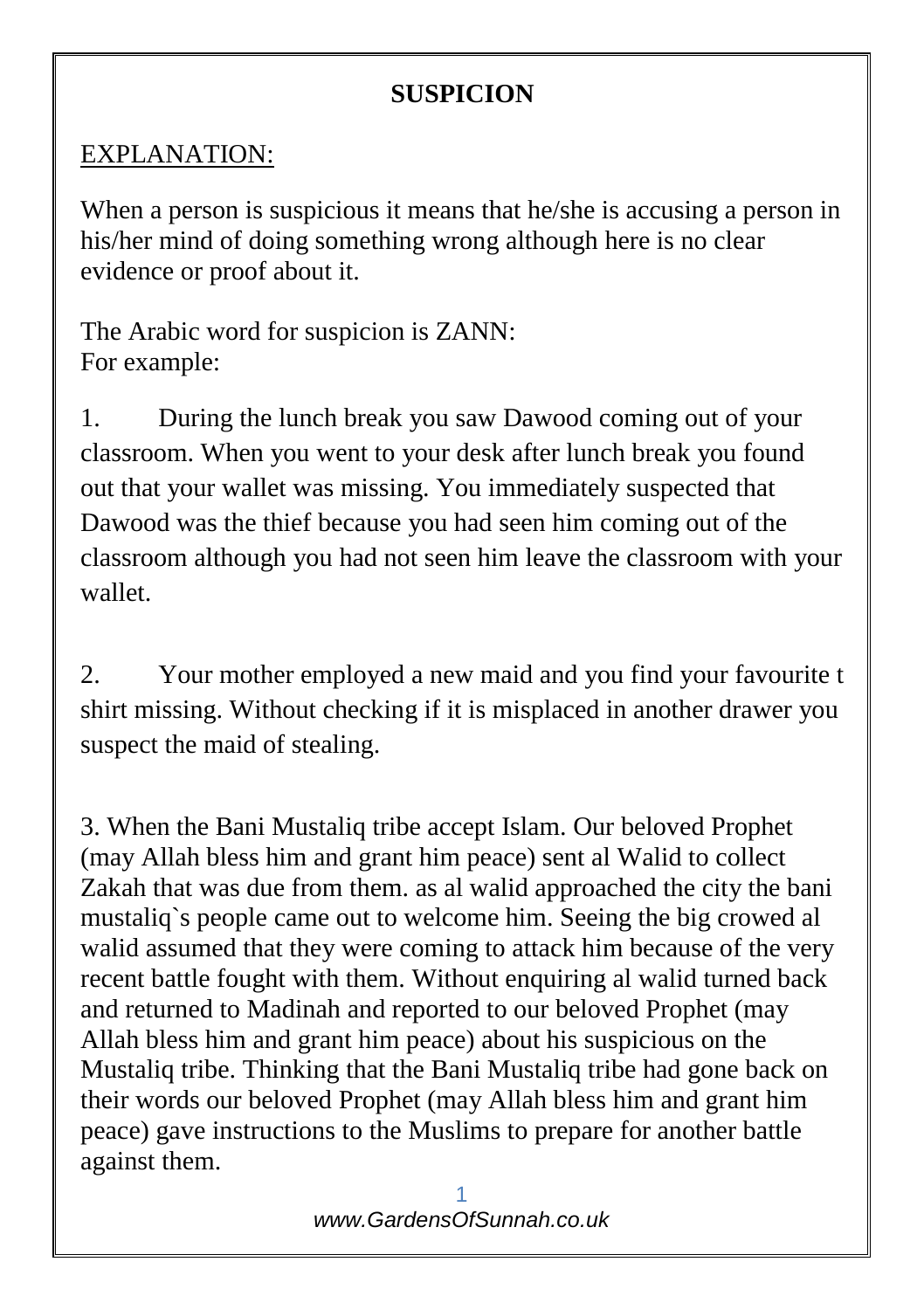When Bani Mustaliq's found out they immediately sent a messenger with the following message: -

O messenger of Allah when we heard that you had sent a person to collect Zakah from us we decided to honour him. We went to the outskirts of the city to welcome him but when he saw us approaching he turned back. we then heard that he accused us of planning to kill him. This is untrue. Ever since we accepted Islam we have not deviated from our belief in Allah.

The different reports that our prophet received put him in a difficult situation as to whom to believe.

Regarding suspicion Allah tells us in Surah al Hujuraat Surah number 49, verse 12:

*O People who Believe! Avoid excessive assumptions; indeed assumption sometimes becomes a sin, and do not seek faults, and do not slander one another; would any one among you like to eat the flesh of his dead brother? So you will hate that! And fear Allah; indeed Allah is Most Acceptor of Repentance, Most Merciful.*

Therefore, we must not suspect or have bad opinion about anyone without genuine proof or evidence. It is Sunnah to have good thoughts and opinion about others.

As Muslims our aim should be to have a clear conscience and mutual trust for our fellow human being and not have any ill feelings suspicions or doubts about anyone.